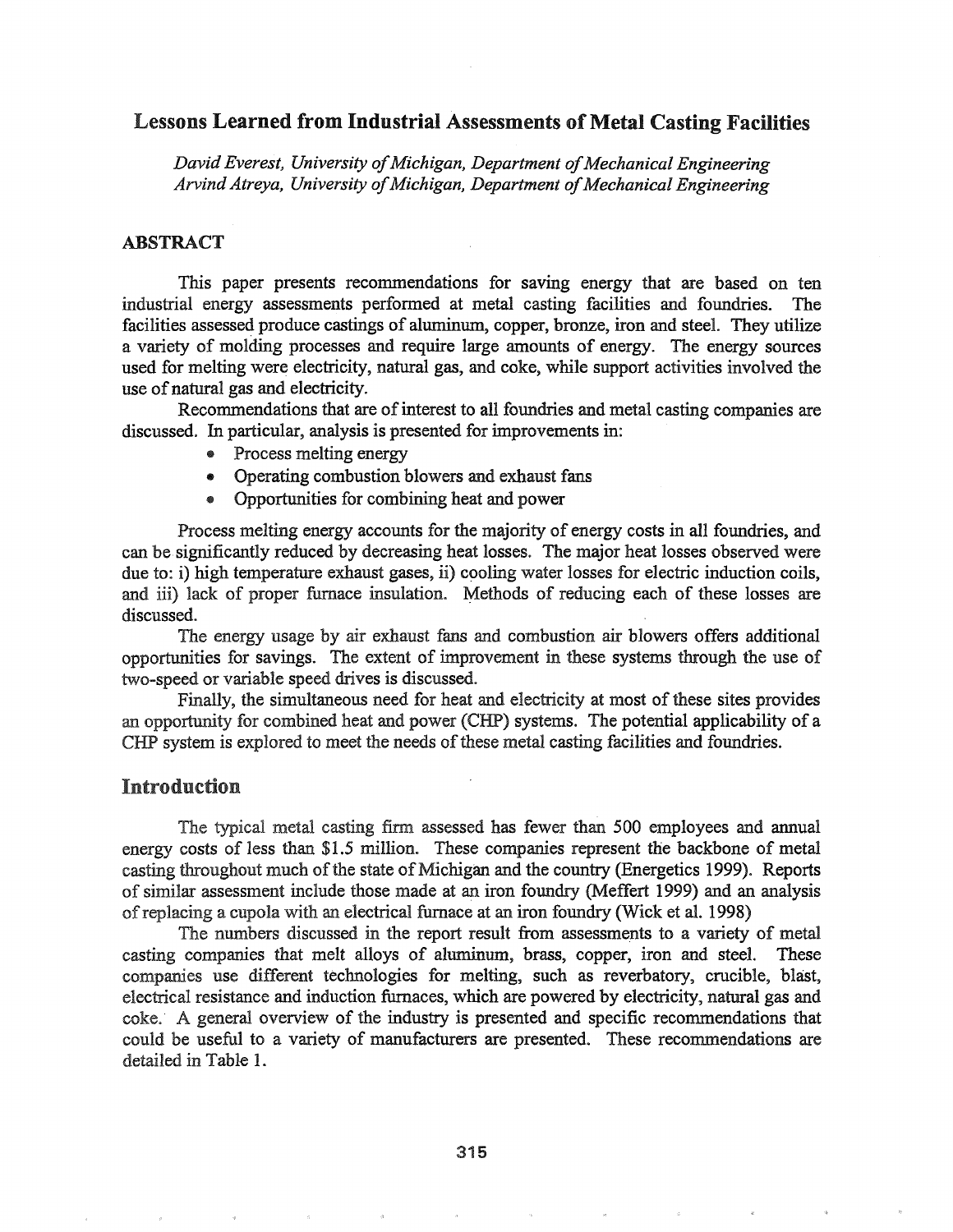| Recommendations       | Application                | <b>Example</b>     | Size of equipment      | <b>Savings</b> |
|-----------------------|----------------------------|--------------------|------------------------|----------------|
| <b>Exhaust Heat</b>   | Foundry/Heat treat         | Heat               | 6 million Btu/hr       | 14%            |
| Recovery              | /w hydrocarbon fuel        | Treat/w            |                        |                |
|                       |                            | Natural Gas        |                        |                |
| Cooling water heat    | <b>Electrical furnaces</b> | Electrical         | 500 kW                 | 20% in         |
| recovery              | during winter              | Furnaces           |                        | winter         |
| <b>Cover Furnaces</b> | All high temperature       | Metal              | 3 feet diameter        | 70%            |
|                       | surfaces and               | Casting            | <b>Holding Furnace</b> |                |
|                       | openings                   |                    |                        |                |
| Variable Speed        | Dust collection and        | Combustion         | 300 hp                 | 29%            |
| Drives                | combustion air             | <b>Blower</b>      |                        |                |
| Combined Heat and     | Facilities with on-        | <b>Gas Turbine</b> | 3 MW                   | $14% +$        |
| Power                 | site power                 |                    |                        |                |
|                       | generation                 |                    |                        |                |

Table 1. Recommendations and their Application to the Metal Casting Industry

The recommendations identify opportunities in process heating and support activities. Specific examples are described in the text; however, individual savings will vary with equipment size, utilization, casting material and process. For example, the exhaust temperature of the gas can determine the fraction of energy recovered from a natural gaspowered casting furnace. The cost savings will depend on the size of the furnace and the time it is on high fire, which varies from facility to facility. Likewise, reusing cooling water from electrical furnaces for heating will depend on plant location and time of the year.

#### Operations and End Use of Energy at Metal Casting Facilities

Operations and End Energy (EVE) required by a metal casting foundry are shown in the Figure  $1<sup>1</sup>$ Typical production steps are: pattern design and construction, core making and mold forming, melting, pouring, shake out, cut off and finishing. Pattern design and construction are crucial the production steps. to : However they consume much less energy than any of the other steps, requiring



Figure 1. Process and End Energy Use for a Typical Metal Casting Company

<sup>1</sup> End user energy is the fonn of energy that is used by the industrial company. This could take the form of natural gas, coal, coke, petroleum, or electricity. Since electricity at these facilities is generated by some other energy source, when calculating the overall efficiency of the electrical process, the efficiency of the electrical generation process should be included. This is not done in this text. Efficiency factors can be applied to determine the overall efficiency of the electrical process.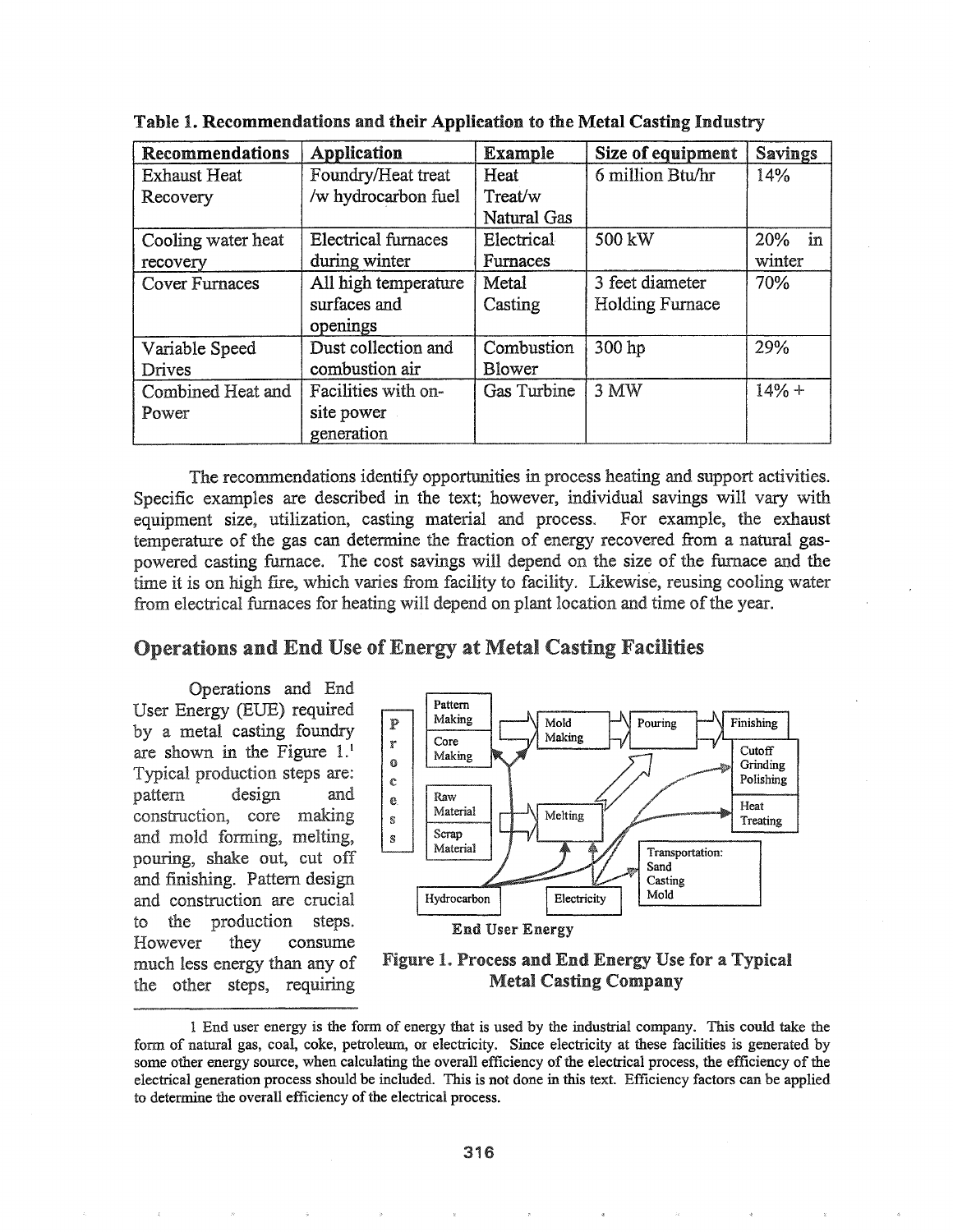some electrical energy for lighting, computers and HVAC. Core making and mold forming require some energy in the form of natural gas, electricity and compressed gas to form molds, bake and transport sand.

Raw materials enter the facility in the form of scrap metal or high-quality graded metal and are charged into the furnace. The molten material is poured into the mold and allowed to solidify. The casting is then shaken out of the mold by mechanical vibrations. The casting is transported to the finishing stages where runners are cutoff, parting lines ground down, and the surface is polished to meet the customer specifications. When necessary, the casting is heat treated to obtain the desired material properties.. Support operations involve the transportation of sand, molds and castings. Although the melting operations use a variety of fuels, post-melting processes are powered by electricity, except heat treatment, which is typically fueled by natural gas.

The distribution of EVE that might be found at a metal casting facility is shown in Figure 2 for a hydrocarbon and an electrically powered metal casting company. This distribution of energy will depend on the type of furnace, charge material and other processes at the facility. Figure 2 gives a general view of the relative importance of various processes. Melting accounts for 20% to 80% of the EUE, while facility heating and afterburner clean up can account for 4% to 19% additional natural gas usage.. At times, on-site heat-treating is



Figure 2. End Energy Usage (EUE) at Metal Casting Facilities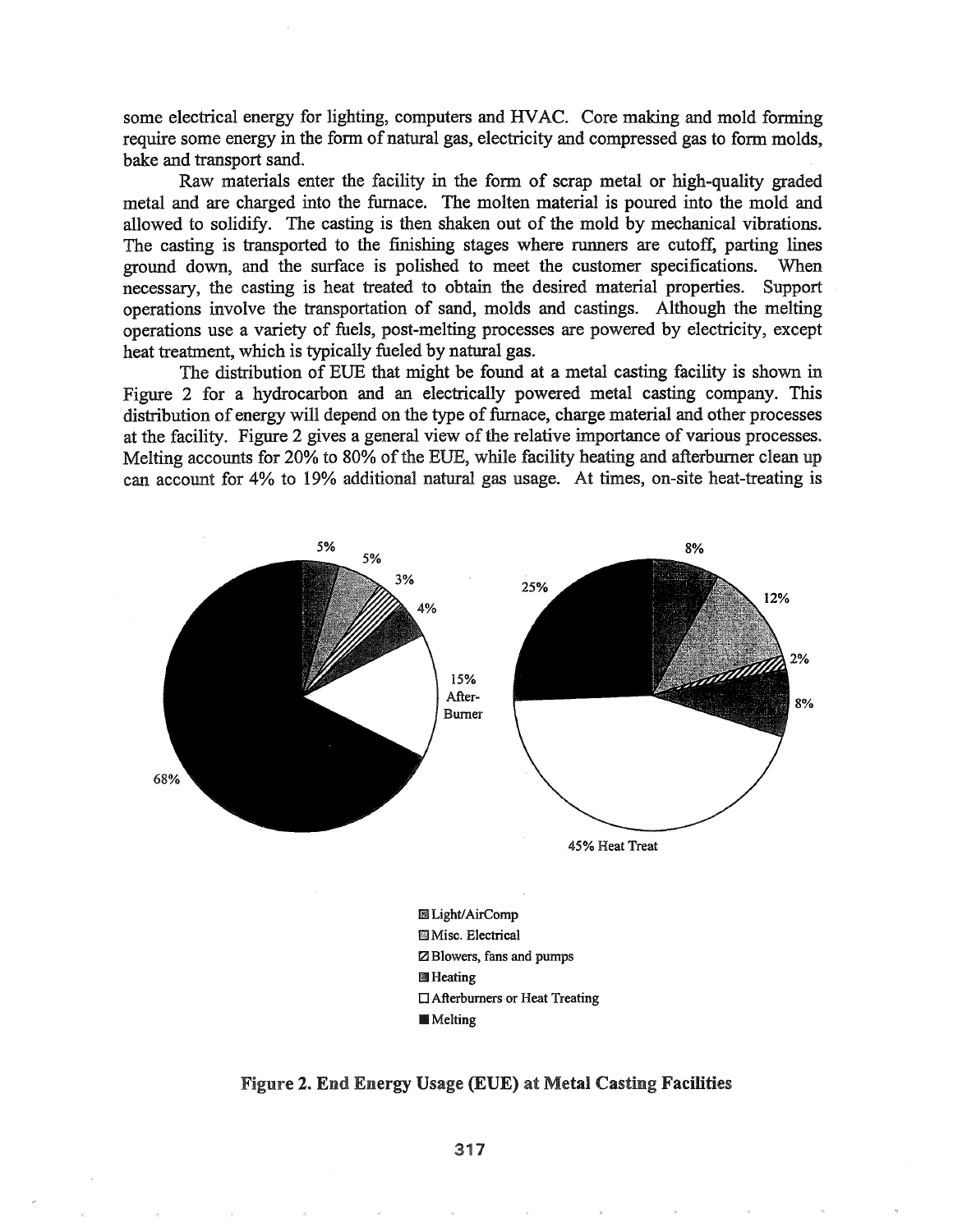performed using a natural-gas powered furnace. accounting for a large percentage of the natural gas used. Lighting, air compressors, blowers, fans and pumps can account for 5% to 10% of the total EUB~ Other electrical processes, including motors used in finishing operations and forklift batteries, will account for 5% to 15% of the EUE.

Melting represents a major fraction of the energy required by metal casting facilities and will be discussed first. Blowers, fans and pumps represent more areas these companies can improve operations and will be djscussed second. Finally, ideas for combined heat and power are present as future possibilities.

### Melting Efficiency

Melting constitutes a large portion of the energy requirements for metal casting facilities.. A detailed review is important for identifying energy savings. Energy requirements will depend on the alloy, pour temperature, and furnace losses.. Energy content in British Thermal Units per pound (Btu/lb) and pour temperatures for typical alloys are given in Table 2 (Reed 1997). It is interesting to note that although aluminum has a lower pouring temperature than brass, its high specific heat and heat of fusion result in higher heat content per unit mass than brass.

As the energy content and pour temperature increase, more thennal losses are expected since furnace temperatures and heat transfer rates would have to increase to meet a given melt flow rate. Higher furnace temperatures and fuel flow rates lead to larger wall losses from conduction, convection, and radiation. Other losses include those caused by holding molten metal prior to pouring, furnace cycling, and preheating equipment.

| Metal                 | <b>Energy Content at</b><br>Pouring, Btu/lb | Average Pour Temp., <sup>o</sup> F |
|-----------------------|---------------------------------------------|------------------------------------|
| Aluminum Die Castings | 481                                         | 1400                               |
| Aluminum              | 497                                         | 1380                               |
| <b>Brass Castings</b> | 317.8                                       | 2250                               |
| Grey Iron Castings    | 583                                         | 2800                               |
| <b>Steel Castings</b> | 626                                         | 2800                               |

Table 2. Energy Content and Pouring Temperature of Various Metals

The furnace will require more energy to produce casting than just the amount indicated by the energy content. Added mass due to runners, risers and sprues force a larger amount of metal to be cast than desired. Much of the initial effort in laying out a pattern goes into minimizing these losses. The added mass also increases the amount of heat transfer required and as a result, the overall energy losses increase. Denoting the effectiveness of the metal casting process,  $r_m$ , as:

$$
r_m = \frac{M_c}{M_t}
$$

where  $M_c$  is the mass of good castings, and  $M_t$  is the total metal cast. The thermal efficiency of the furnace is: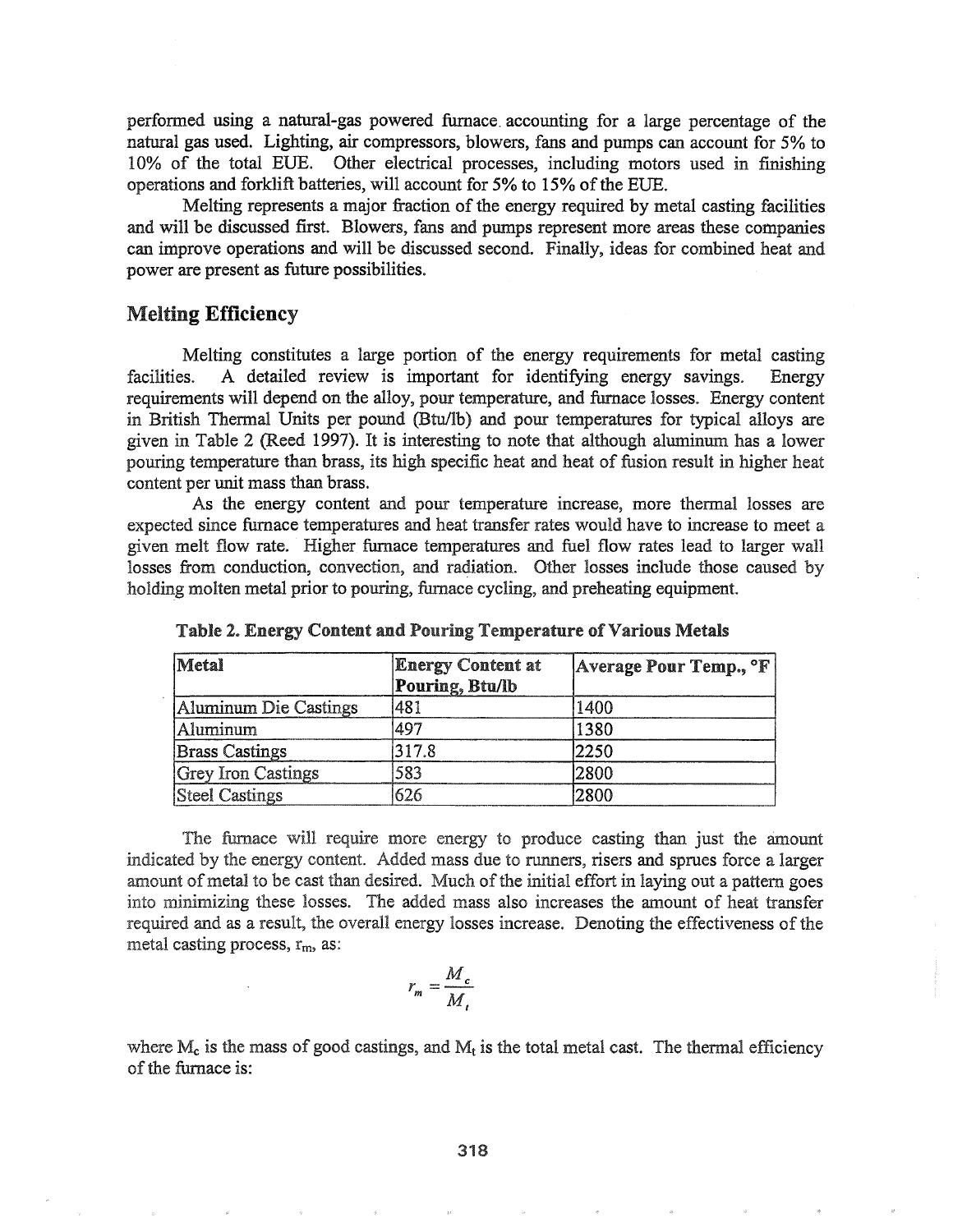$$
\eta_{th} = \frac{M_{t}E}{EI}
$$

where E is the energy content at pouring given in Table 2, and EI is the energy input into the furnace.

Heat transfer to the surroundings will reduce the thermal efficiencies for all furnaces in the same manner, however there are distinct differences in the thermal efficiencies expected between electrical and natural gas powered furnaces. Typically, a furnace powered by electricity should have a high thermal efficiency,  $\eta_{th}$ -1, since the thermal losses in generation and transmission would have occurred outside of the facility. However, as discussed below, thermal losses due to coil cooling will keep the furnace from achieving 100% efficiency. For natural gas furnaces, where the enthalpy of the exhaust gases can result in considerable thermal losses, it is desirable to achieve thermal efficiencies around 0.85. Defining operating efficiency as:

$$
\eta_{op} = \frac{M_c \times E}{EI}
$$

Operating efficiency is the thermal efficiency times the effectiveness of the casting process. It is desirable to maximize this quantity to achieve the highest energy performance from a furnace. Operating efficiencies of 25% to 65% were observed 'for induction furnaces and 3% to 25% for natural gas furnaces. Based on an industry standard  $r_m$  of 0.5, thermal efficiencies for electrical induction furnaces can be as low as 50%. Natural gas thermal efficiencies ranged from 6% to 50%..

Energy Usage shown in Figure 2 indicates that improving thermal efficiency is important for all furnaces.. Achieving peak efficiency requires an understanding of the thermal cycles and heat losses that occur in a furnace. A number of references are available that identify furnace losses (Reed 1997; Thumann and Mehta 1997).. Steady state losses occur from high temperature exhaust gases, furnace cooling water, furnace surfaces and infiltration ofair into the furnace.. Cyclic losses occur when a furnace is operated in a batch mode due to thermal inertia of the system. Even in batch mode, the transients are slow enough that heat loss and heat recovery processes can be analyzed in steady state, and integrated over the entire furnace cycle.

The maximum furnace temperatures control most of the steady state losses. As maximum temperature increases, the amount of energy lost increases as well. Exhaust-gases losses result from discarding the enthalpy content of the hot gases from the furnace. These losses are proportional to the exhaust (and furnace) temperature. In the case of induction furnaces, there are no exhaust gases losses; however, cooling water is provided for the coils and the heat transfer to the coils will increase with temperature. The heat loss through the sides and top of the furnace is driven by the temperature difference between the inner and outer wall of the furnace. Conduction to the outer wall carries heat from the furnace. Radiation and convection then heat the facility. Many of the facilities visited required no additional space heating during winter, but required cooling fans during summer, indicating that heat loss to the facility is substantial.

#### Exhaust Gas Heat Recovery

Exhaust gas heat losses are a significant portion of the energy required for heating, when using a hydrocarbon fuel source. Fortunately, in some cases heat exchangers can be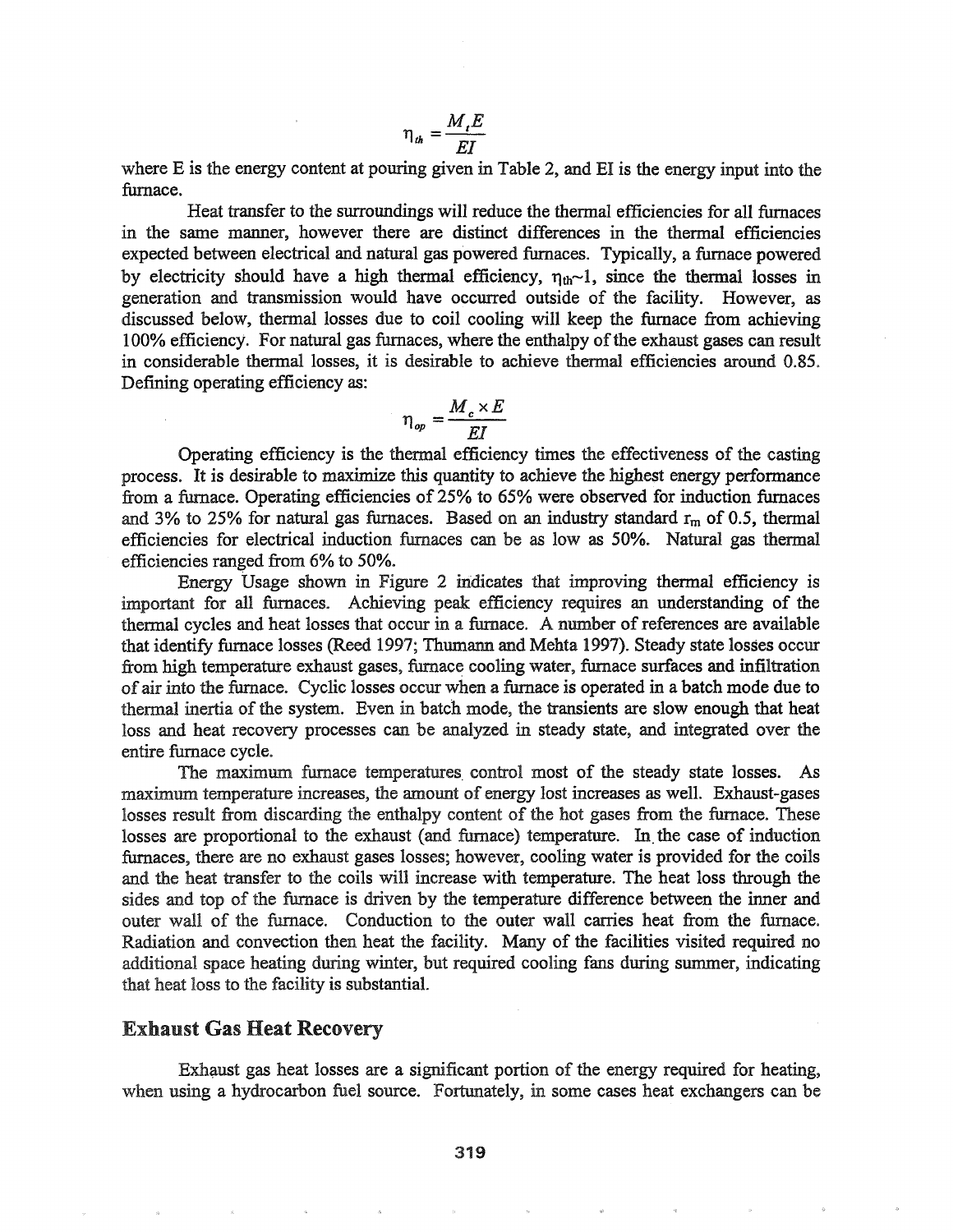used to recover these losses. Non-ferrous metal casting industries, and heat-treating facilities can utilize medium to high temperature heat recovery devices to recover exhaust gas losses. Foundries using hydrocarbon fuels such as natural gas and coke to make ferrous castings can typically recover heat using high temperature heat exchangers..

As shown in Figure 3A, natural gas furnaces draw fresh air for combustion from the surroundings and exhaust products of combustion at higher temperatures. The high

temperature exhaust gases carry 20% to 40% of the energy away from the furnace. By installing a heat exchanging device such as a recuperator or regenerator, the energy from the exhaust gases can be recovered and transferred to the incoming fresh air as indicated Figure 3B.

Recuperators and regenerators are two heat recovery devices that have been used in the past to improve furnace efficiency. A recuperator is a devices



Figure 3. Furnace Operation Without (A) and With (B)

in which the heat is transferred by conduction and convection, typically through a medium separating the two flows. A regenerator is a device in which heat is exchanged by storing the energy in another medium and alternating the passage of hot products and cold air through the storage medium. The addition of either device will increase the pressure drop through the furnace, increasing the pumping power required by the combustion air blower.



Figure 4. Cross-Flow Heat Exchanger

The recuperator can often be added to the furnace exhaust with a few modifications to the exhaust stack, air inlet and combustion air blower. A schematic of a cross-flow heat exchanger is shown in Figure 4. Hot gases exhaust vertically and fresh air is passed through tubes to the combustion chamber. The regenerator typically involves the added complexity of either moving parts or sequenced firing. Added controls, to improve the effectiveness of the heat exchanger, are desirable regardless of the heat recovery device used.

Standard burners are typically capable of handling preheated com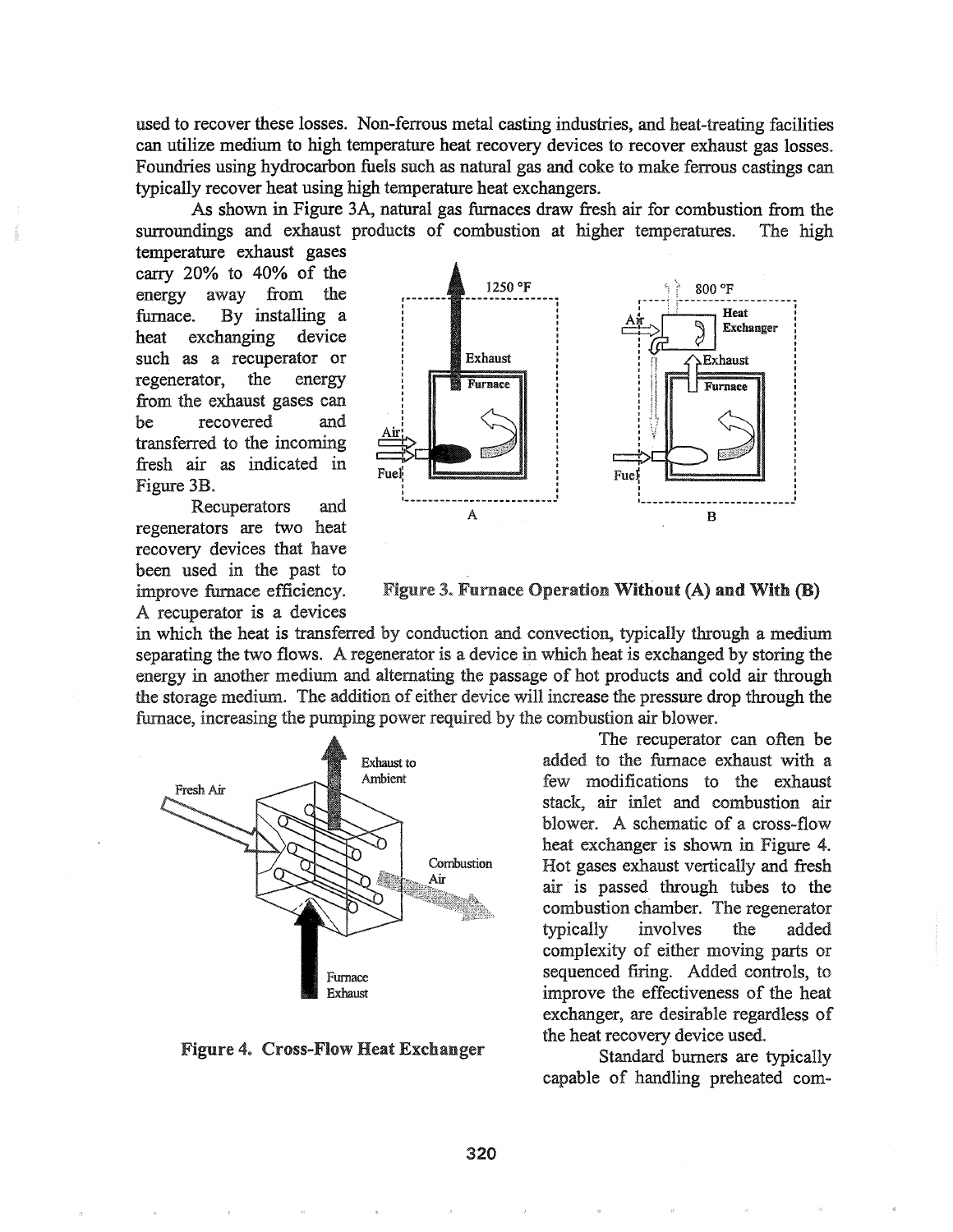bustion air up to 400 to 600  $^{\circ}$ F, and up to 800  $^{\circ}$ F with modifications [Reed, 1997, 35]. Higher preheating is available with improved design burners and modified air handling equipment. The effect of preheating on the efficiency of the melting process is shown in Figure 5 for exhaust gases that are exiting the furnace at  $1250$  °F. The preheated combustion air temperatures are also indicated in Figure 5 as a function of the size of the heat exchanger. Heat exchanger size was calculated using a counter flow heat exchanger and complete  $computation with 10% excess air.$ 



Figure 5. Energy Savings Resulting from Preheating Air

The heat exchanger size is important since the size will determine the cost of installation and the resulting savings that can be obtained. A company using natural gas for aluminum melting with melting energy accounting for 70% of the total energy usage, would see nearly a 14% energy usage decrease with the addition of roughly 100 sq. ft. of heat exchanger for each million Btu/hr of furnace input.

# Recovering Thermal Loss From Electrical Induction Furnaces

Electrical furnaces do not have the exhaust gas losses that natural gas and coke-fired furnaces have, and consequently operate with higher thermal efficiencies. Higher efficiency is necessary since the furnace operates on an expensive energy source (electricity), which has generation and transportation losses associated with it. This section discusses aspects particular to the induction furnace.

An induction furnace operates by cycling the current through coils embedded in the furnace. This cycling induces a current in the charge material, heating it by internal resistance. The coils driving the induced current become hot due to heat conducting from the furnace and from internal resistance. Water is made to flow in channel through the coils to remove this heat and keep the coils within their operating temperature range. This results in creating a heat sink (the coils) that is close to the heat source (the melt). The coils are typically cooled by a water/glycol mixture and can represent a 20% to 30% energy loss (Energetics 1999, 42).

Although the energy from the coils is typically low temperature heat, below 200  $\textdegree$ F, the amount of heat generated is substantial. Banks of air-cooled units outside the facility are required to cool the circulating water/glycol mixture. As shown in Figure 2, every company in this study had some facility heating requirement during the winter which could be meet by the heat rejection from the furnace cooling system. Mehta proposed a similar arrangement for low temperature heat recovery of spot welder cooling water (Mehta 2000).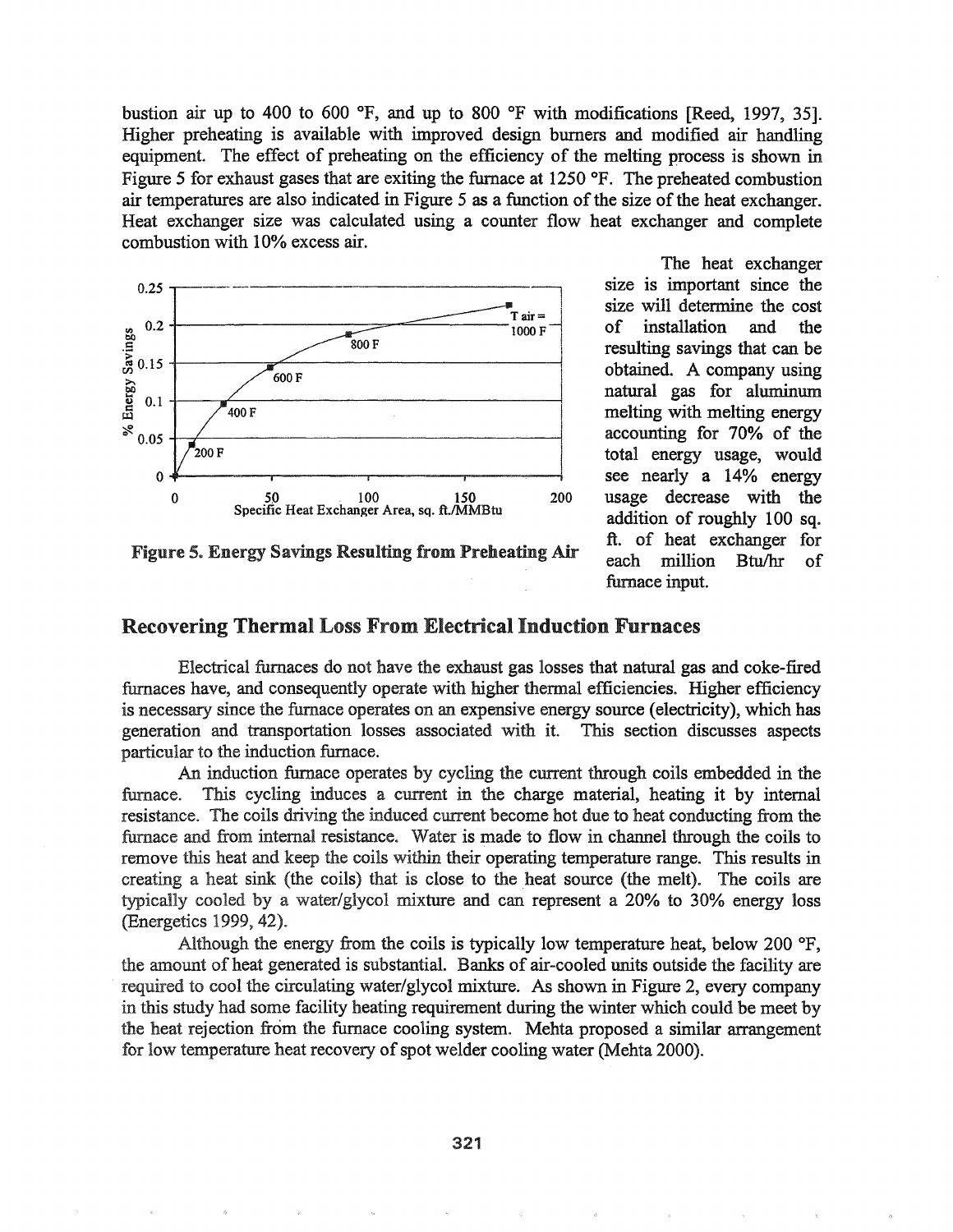Redirecting heated air from the water cooling units into the facility could meet the need for winter heating. For example, a 500 kW induction furnace operating with 20% energy losses would generate 100 kW  $(0.34 \text{ million Btu/hr})$  of heat. Typically, the only addition required at the facility is ductwork to redirect the warm air into the facility, or vent air to the outside during summer.

#### Other Thermal Losses

Reducing heat losses for conduction, convection and radiation are important for the efficient operation of all furnaces. Metal casting companies keep a constant vigilance on the furnace lining thickness and attempt to schedule repairs during downtime. The magnitude of the losses can be perceived due to the uncomfortable temperatures when standing close to some furnaces. At times these losses are a necessary evil. However, they should be avoided when possible through the use of sound engineering practices.

All three losses act together, so reducing one can positively affect the others. Increasing the furnace insulation thickness will reduce conduction through the furnace wall. This in turn will decrease wall temperatures, resulting in less convection and radiation losses from the exterior wall. An additional benefit of adding insulation is that often this plugs holes in the combustion chamber, reducing combustion gas losses and infiltration of air into combustion zone.. In many cases, burner orientation can also affect furnace surface temperatures, resulting in increased wall temperatures where flames impinge on the furnace wall. When possible, maintaining a uniform furnace wall temperature is desirable for  $minimizing$  wall losses.

An uncovered holding tank containing molten aluminum provides a good illustration of the energy savings from reducing losses due to radiation and convection. Typically die casting facilities use holding tanks at each casting machine. Molten material is added to the furnace, which is then ladled into the casting machine. As a result, no melting occurs in the tank and only a faction of the energy is used to bring the metal to casting temperature, the rest is loss to dross which is pulled off the surface of the metal, exhaust gas losses, radiation and convection. The holding tanks are uncovered to allow access for ladling material or charging, however there are large intervals of time when the tanks are idling.

Heat loss occurs at the open surface between the 1200 °F metal and the surroundings due to convection and radiation. Inside the tank, convection currents in the metal increase losses by forcing the hottest material toward the uncovered surface. From the molten aluminum surface at 1200  $\textdegree$ F, the heat losses per unit area are given by the following equation:

Heat Loss = h x (T<sub>surface</sub> - T<sub>gas</sub>) + 
$$
\varepsilon \sigma (T_{surface}^4 - T_{surround}^4)
$$

The convective heat transfer coefficient, h, for air is a function of the temperature and geometry, in this case estimated at 10 Btu/hr/ $\frac{\hat{\pi}^2}{P}$ . The driving potential for this convection is the difference between the surface temperature,  $T_{\text{surface}}$ , and the gas temperature,  $T_{\text{gas}}$ .

The second term in the equation is the radiation heat transfer from the metal surface to the surroundings. The surface emissivity,  $\varepsilon$ , for molten aluminum is approximately 0.55 and the Stephan-Boltzmann constant,  $\sigma$ , is 0.1714 x 10<sup>-8</sup> Btu/h/ $\pi^2$ / $\sigma R^4$ . The driving potential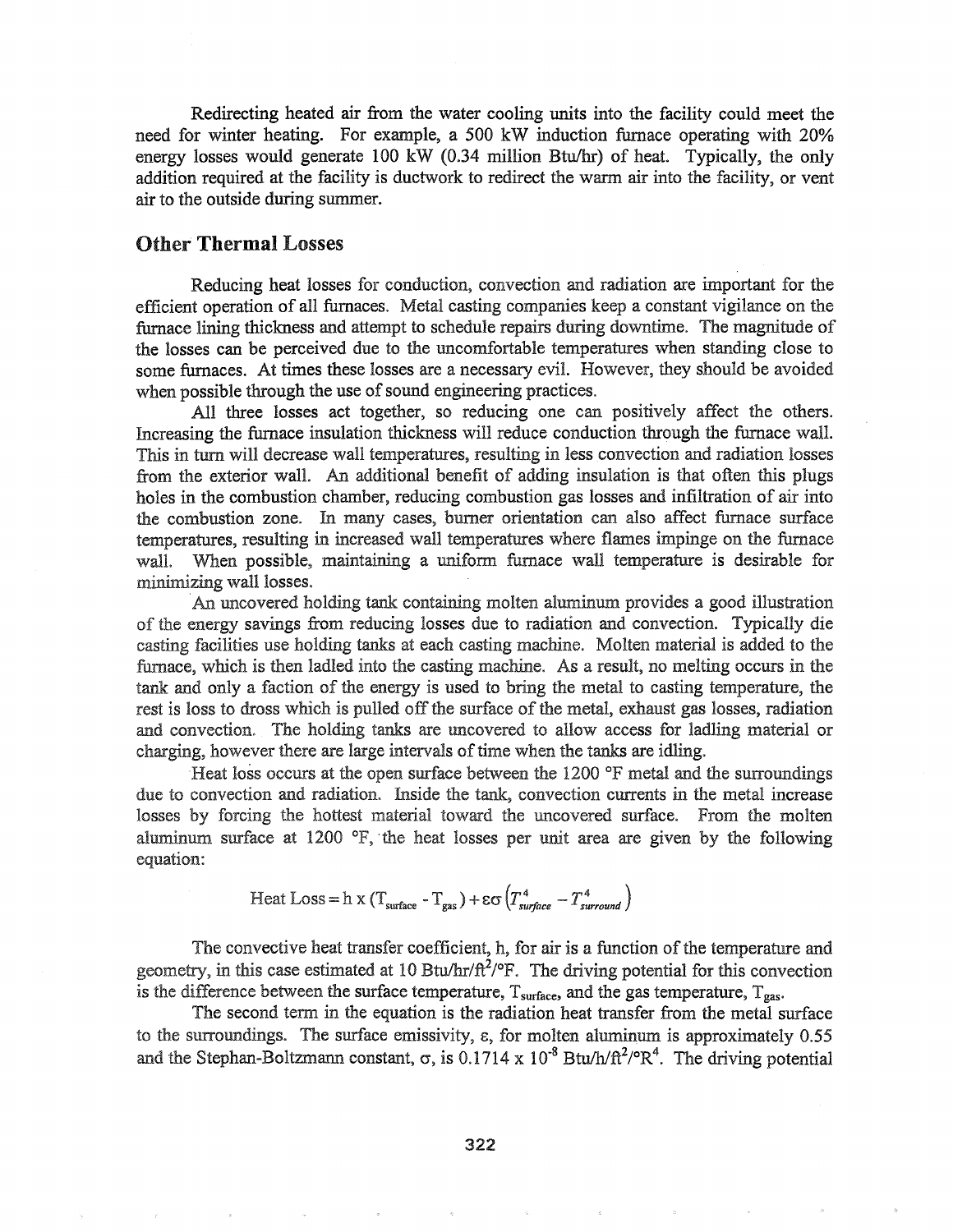is given by the difference between the surface temperature (absolute units) to the fourth power and the temperature of the surround walls raised to the fourth power.

For the case when the surrounding walls are 90  $\textdegree$ F and the gas temperature is 70  $\textdegree$ F. the estimated heat loss is 18,400 Btu/hr/ $\pi$ <sup>2</sup>, 60% of which is convection and 40% of which is radiation. By installing an insulated cover, the surface temperature will decrease to approximately 170  $\textdegree$ F, and the emissivity will increase to 0.8. The resulting heat loss is 190 Btu/hr/ft<sup>2</sup>, 50% due to convection and 50% of radiation. The energy requirements for heating an uncovered versus a covered three-foot diameter holding furnace are illustrated in Figure 6. Even though the radiation and convective losses have been reduced, the losses due to dross formation and high temperature exhaust gas losses are still large.. The overall heat losses could potentially be reduced by 70%, depending on the furnace operations.



Figure 6~ Energy Required for Heating Holding Tanks

# Controlling Blowers and Fans

In most facilities, electric motors are used to drive for blowers, fans, and pumps. These devices are used to provide air for combustion, dust collection, and water circulation. The affintity laws govern the fluid mechanics for this type of machinery. These laws show that the horsepower required for moving air, in a large diameter duct at moderately high velocity (incompressible flow speeds), is proportional to  $Q<sup>3</sup>$ , where Q represents the volume flow rate.

most instances, an exhaust damper or a butterfly valve is installed downstream of the device to restrict the flow rate to the desired amount. This increased flow restriction will reduce the flow rate and the horsepower required, but will not achieve the reduction in power indicated by the affinity laws, due to the increased pressure drop.. An alternative is the variable speed drive, VSD, which can be used to control the speed of the blower, reducing the volume flow rate without restricting the flow and allowing the motor to operate closer to the theoretical required power.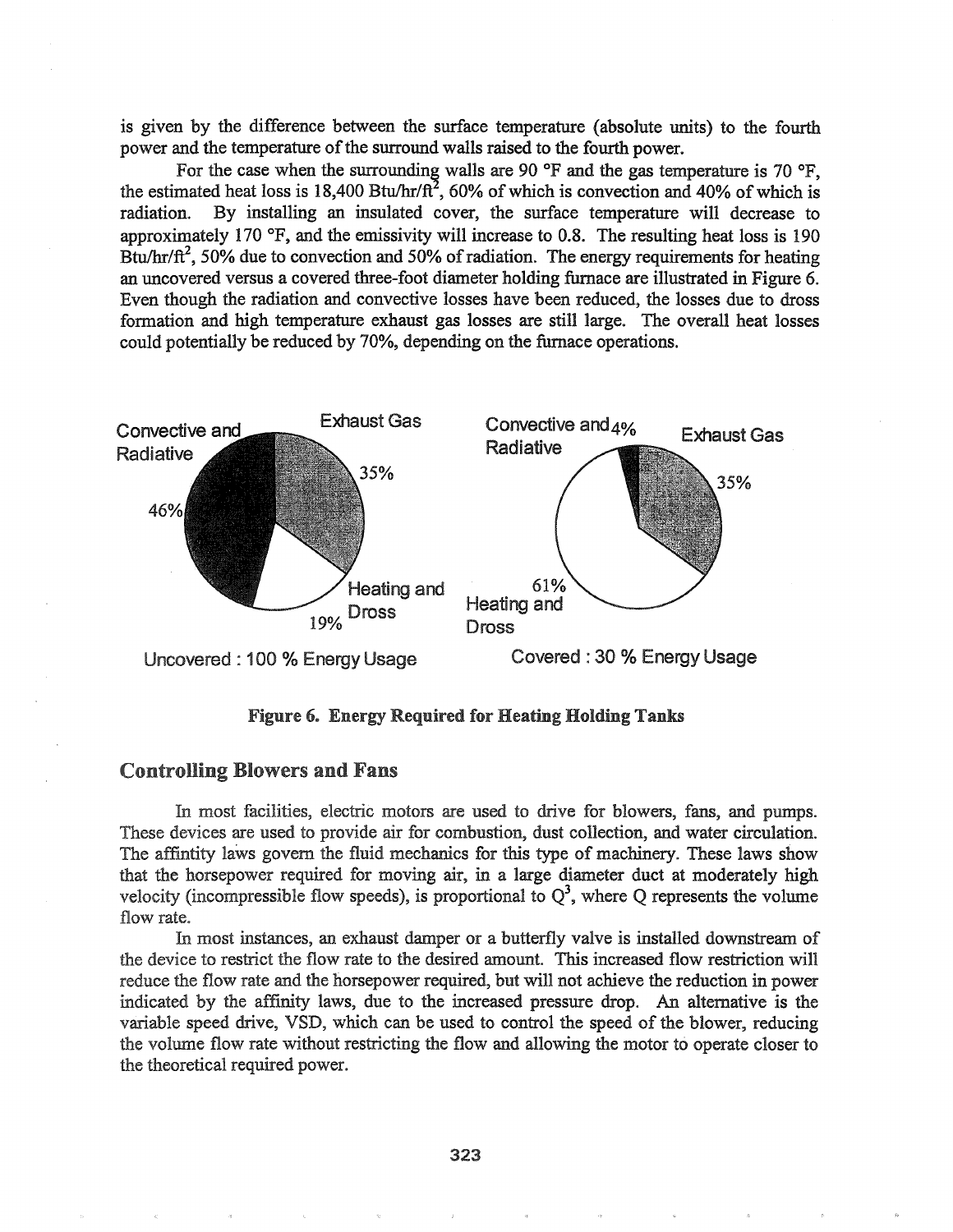Understanding process requirements is important for installing variable speed drives in manufacturing facilities (Martin 2000). Actual savings will vary with the type of equipment currently installed. For example, a variable inlet vane would require less energy than an exhaust damper (Boggs 2000, 12). In many cases, a VSD can be used to control motors for large fans and blowers used in some metal casting facilities.

An example of the energy savings achievable with a VSD installation is given in Figure 7 for a 300 hp blower providing combustion air to a cupola-furnace. The volume flow rate of combustion air changes from shift to shift with production changes as noted in Table 3. The volume flow rate of air is controlled by an exhaust damper system that restricts the flow rate of air, without significantly changing the power consumption of the motor. As indicated in Table 3, the volume flow rate  $Q$  changes from 8000 cfm to 6500 cfm while the power consumed by the motor changes from. 300 hp to an estimated 288 hp based on information from typical blower curves.

Energy savings will result from operating the motor closer to the required power and not restricting the flow and will' also reduce motor and valve wear. Figure 7 and Table 3 indicate the motor horsepower required for different volume flow rates with a VSD. At full flow rate, 8000 cfm, 300 hp is required with and without the VSD. The VSD power curve is given by the affinity laws and quickly diverges from the original motor's power curve.

The reduction in power is indicated by the difference between the current and VSD horsepower. The energy savings are the power savings multiplied by the time spent at each flow rate. When the 300 hp motor is operated on a schedule of 24 hrs/day, 7 days/wk, 52 wk/yr, a total of 536,000 kWh/yr in energy savings can be expected. Various manufacturers estimate the drive cost as \$35,000, while installation costs are estimated to be \$15,000 (Stebbins 1998). At a cost of  $$0.05/kWh$  for electricity, the simple payback period for installing a VSD is under 2 years.



Figure 7. Horsepower Required for Moving Combustion Air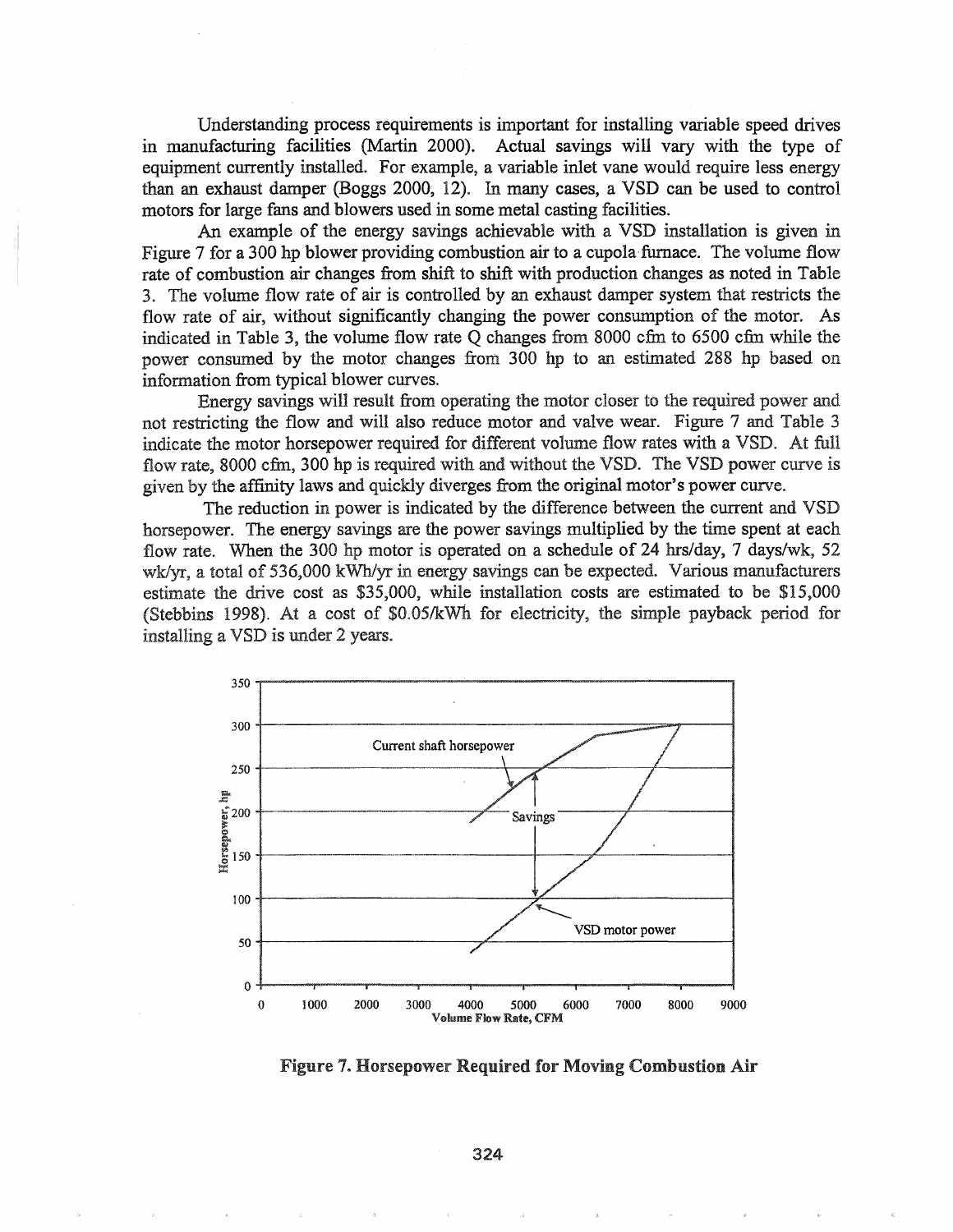| Shift       | Duration        | Volume flow rate   | <b>Current Power Usage</b> | <b>VSD Power</b> |
|-------------|-----------------|--------------------|----------------------------|------------------|
|             | $7 \text{ hrs}$ | $8000 \text{ cfm}$ | 300 hp                     | $300$ hp         |
|             | $7 \text{ hrs}$ | 7000 cfm           | 292 hp                     | $201$ hp         |
|             | $7 \text{ hrs}$ | 6500 cfm           | 288 hp                     | $161$ hp         |
| Change over | $3 \times 1$ hr | $4000$ cfm         | 188 hp                     | 38 hp            |

#### Table 3. Operational Schedule and Power Required Without and With VSD Installed

### Combined Heat and Power (CHP): Thermal Reclamation

With the recent changes in the electrical power industry, some metal casting facilities may choose to take control of their electrical power supply and install equipment for on-site power generation. Typically, the generation of power on-site is by natural-gas turbine, gas engine or diesel engine. The electrical generating efficiency of these devices is between 25% and 40%, with the balance of the energy carried in the exhaust. For example, consider a facility operating a 3-megawatt (MW) gas turbine to generate electricity to its electrical furnaces. For a turbine with 30% efficiency, approximately 10 MW of natural gas must be supplied to generate the electrical power. The energy cost to the facility to generate this electricity would be \$O.06/kWh for a natural gas cost of \$5/million Btu. If this cost is cheaper than the price of electricity, the facility may want to consider installing the turbine. However, maintenance costs and connection charges would increase the cost of generation.. Combining the generation of power and utilizing the heat elsewhere would then make sense in reducing the cost of operation.

A possible location for recoverying the energy in the exhaust gas is the sand reclamation process. Many facilities operate a thermal sand reclamation unit where the spent cast sand is heated to a temperature that volatilizes and destroys the resin binders. If a facility operates a natural-gas powered sand recovery unit, the amount of energy provided by the turbine is typically larger but at a lower temperature (800  $\textdegree$ F) than that needed (1200  $\textdegree$ F) by the sand reclamation unit.

The exhaust gases would provide enough energy to preheat the sand reclamation combustion air to 800  $\textdegree$ F, resulting in savings of 14%, assuming an exhaust temperature of  $300$  °F from the sand reclamation unit. The balance of the exhaust gas energy could be used to heat the sand itself, preheating prior to reclamation. The efficiency of the overall system will depend on the flow rate of sand and the final desired temperature of the sand.

## Conclusions

Methods for reducing energy use at metal casting facilities have been presented. Specific examples have been used to illustrate the potential for increase productivity through energy efficient technologies.

For companies burning hydrocarbons directly:

**•** Heat recovery of the exhaust gases reduced primary fuel costs. For electric furnaces:

• Low temperature heat losses were recovered for facility heating.